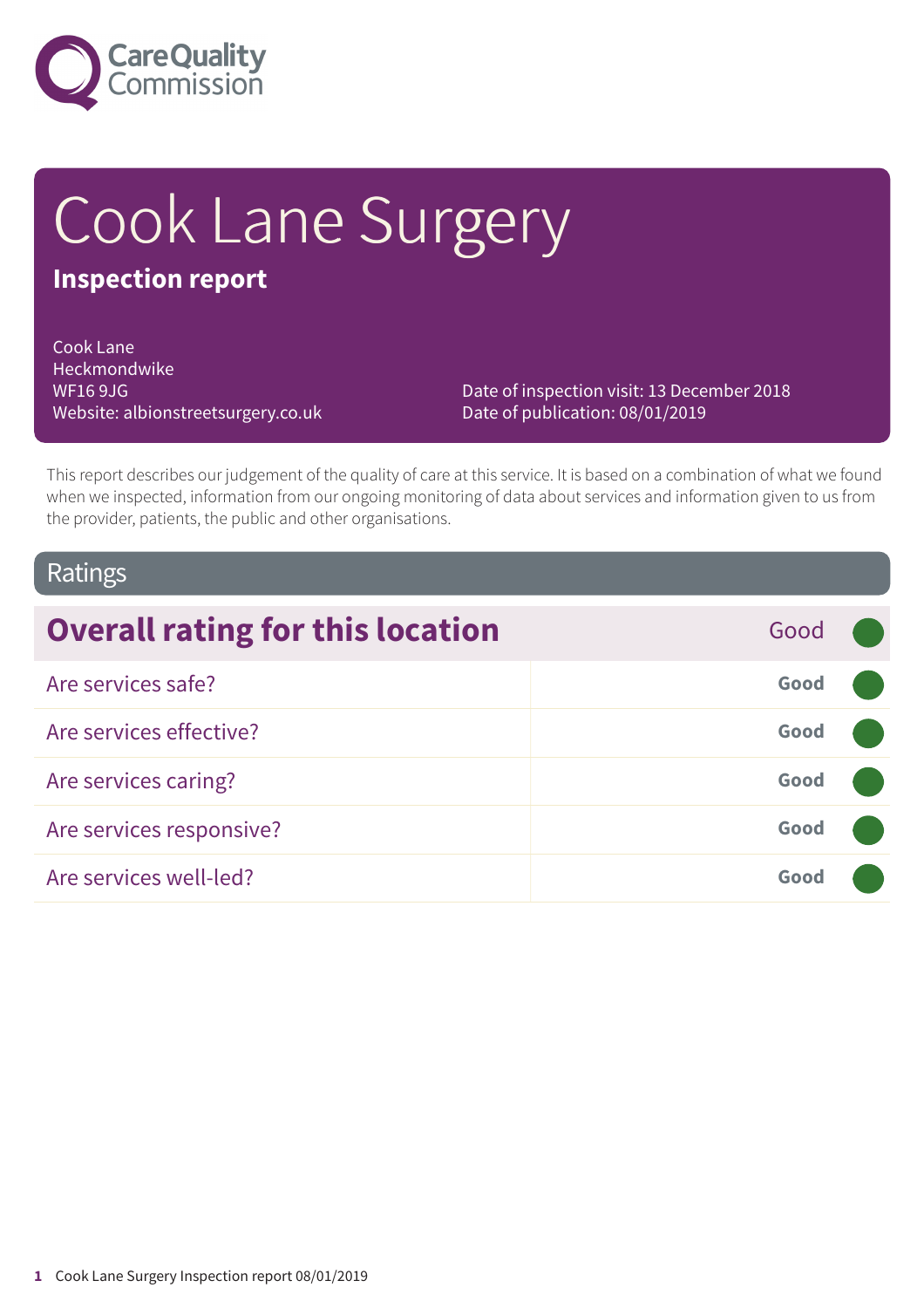# Overall summary

We carried out an announced comprehensive inspection at Cook Lane Surgery on 13 December 2018*.* We carried out this inspection as part of our inspection programme. The practice is newly registered with the Care Quality Commission. Our inspection team was led by a CQC inspector. The team also included a GP specialist advisor.

Our judgement of the quality of care at this service is based on a combination of what we found when we inspected, information from our ongoing monitoring of data about services and information from the provider, patients, the public and other organisations.

#### **We have rated this practice as good overall.**

We concluded that:

- Systems were in place to report, record and act upon adverse incidents as well as positive events within the practice. We saw that improvements were made, as necessary, following such incidents.
- Patients told us they were able to access appointments when they needed them.
- Quality improvement activity monitored the effectiveness and care provided to patients.
- We observed practice staff interacting with patients in an empathetic and supportive manner.
- We heard of examples of how staff were encouraged to develop and extend their knowledge and expertise.
- Staff were positive about working at the practice and described a supportive and open leadership team.

However, we also found that:

• Communication systems were not always sufficiently clear. Processes for updating staff in relation to key updates, such as National Institute for Health and Care Excellence (NICE) guidance, were not in place.

The areas where the provider **should** make improvements are:

- Develop systems to update all staff; including sessional and part time staff, on key quality and performance issues, such as NICE guidance and other clinical internal and external issues.
- Ensure that Parliamentary and Health Services Ombudsman (PHSO) details are included on all correspondence relating to patient complaints.
- Develop and maintain systems for collating verbal and informal complaints.

#### **Details of our findings and the evidence supporting our ratings are set out in the evidence table.**

#### **Professor Steve Field** CBE FRCP FFPH FRCGP

Chief Inspector of General Practice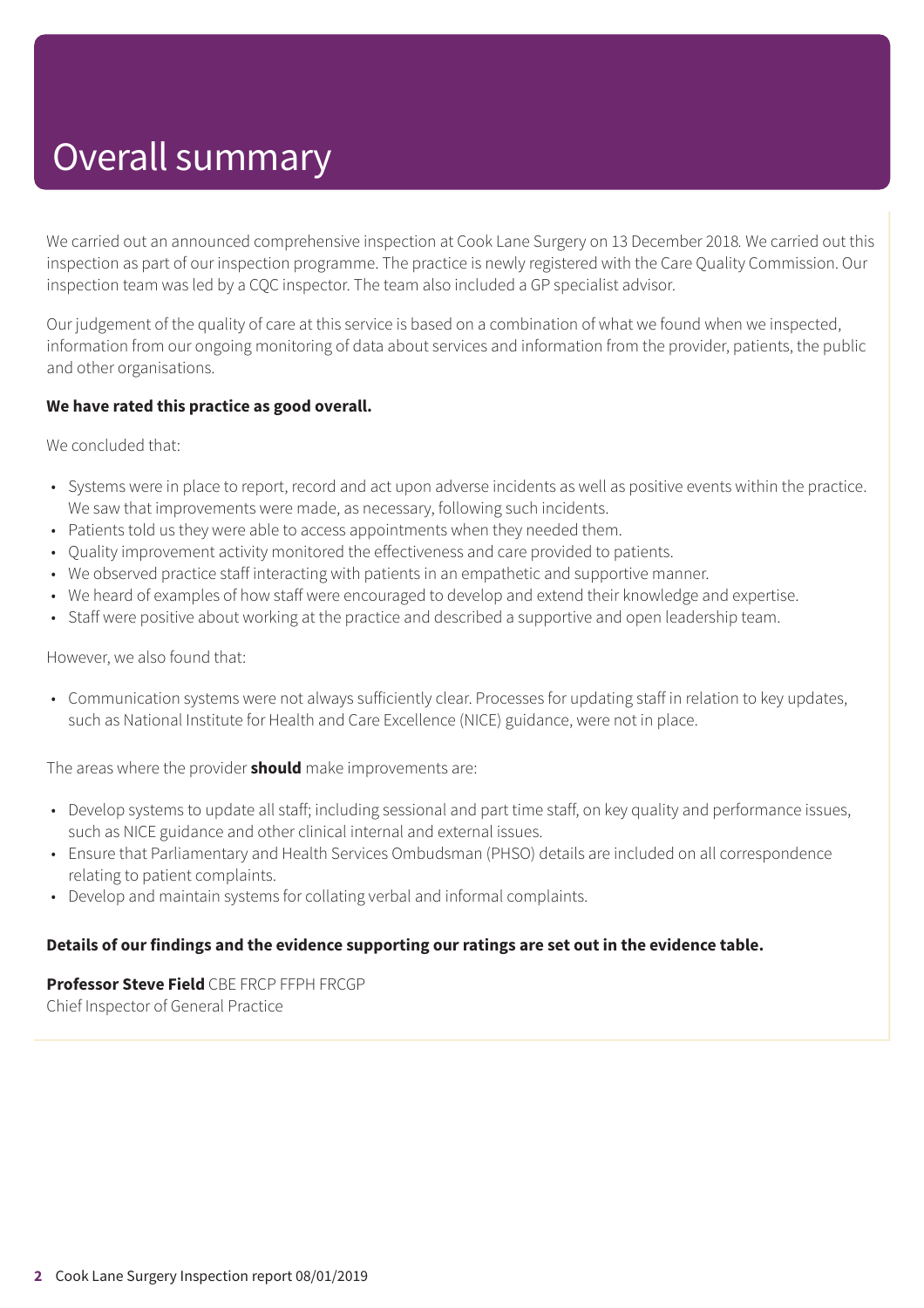# Population group ratings

| <b>Older people</b>                                                        | Good |  |
|----------------------------------------------------------------------------|------|--|
| <b>People with long-term conditions</b>                                    | Good |  |
| <b>Families, children and young people</b>                                 | Good |  |
| Working age people (including those recently retired and<br>students)      | Good |  |
| People whose circumstances may make them vulnerable                        | Good |  |
| People experiencing poor mental health (including people<br>with dementia) | Good |  |

### Our inspection team

Our inspection team was led by a Care Quality Commission (CQC) lead inspector**.** The team also included a GP specialist advisor.

# Background to Cook Lane Surgery

Cook Lane Surgery was previously known as Albion Street Surgery. The practice is located at Cook Lane, Heckmondwike, WF16 9JG. The practice forms part of a 'cluster' of three local practices, Cook Lane Surgery, Healds Road Surgery and Liversedge Health Centre. These practices operate as individual practices, but share some back office functions, with some clinical staff covering across the sites.

The practice is registered with the Care Quality Commission to provide the following regulated activities:

- Diagnostic and screening procedures
- Surgical procedures
- Maternity and midwifery services
- Family planning
- Treatment of disease, disorder or injury

There are currently 2,576 patients registered at the practice. The practice provides Primary Medical Services (PMS) under a locally agreement with NHS England.

The Public Health National General Practice Profile shows that around 29% of patients are of Asian origin; with just over 1% of mixed ethnicity. The level of deprivation within the practice population is rated as four, on a scale of one to ten. Level one represents the highest level of deprivation; and level ten the lowest.

The age/sex profile shows a higher than average number of females aged between five and 14 years registered at the practice. The average life expectancy for patients at the practice is 78 years for men and 81 years for women, compared to the national average of 79 years and 83 years respectively.

The practice offers a range of enhanced services which includes childhood vaccination and immunisation and minor surgery.

The clinical team comprises two GP partners, both male, and one female salaried GP, one practice nurse and one health care assistant, both female. Further clinical support is provided by sessional advanced clinical practitioners and locum GPs. Non-clinical support is provided by an on-site reception manager, responsible for the day to day running of the practice. They are supported by a practice manager who oversees all three of the cluster practices, and an operations manager who also oversees all three practices. Cook Lane Surgery also has a small team of administrative and reception staff. The GP partners divide their time between the three cluster practices, whilst the salaried GP carries out all sessions at Cook Lane Surgery.